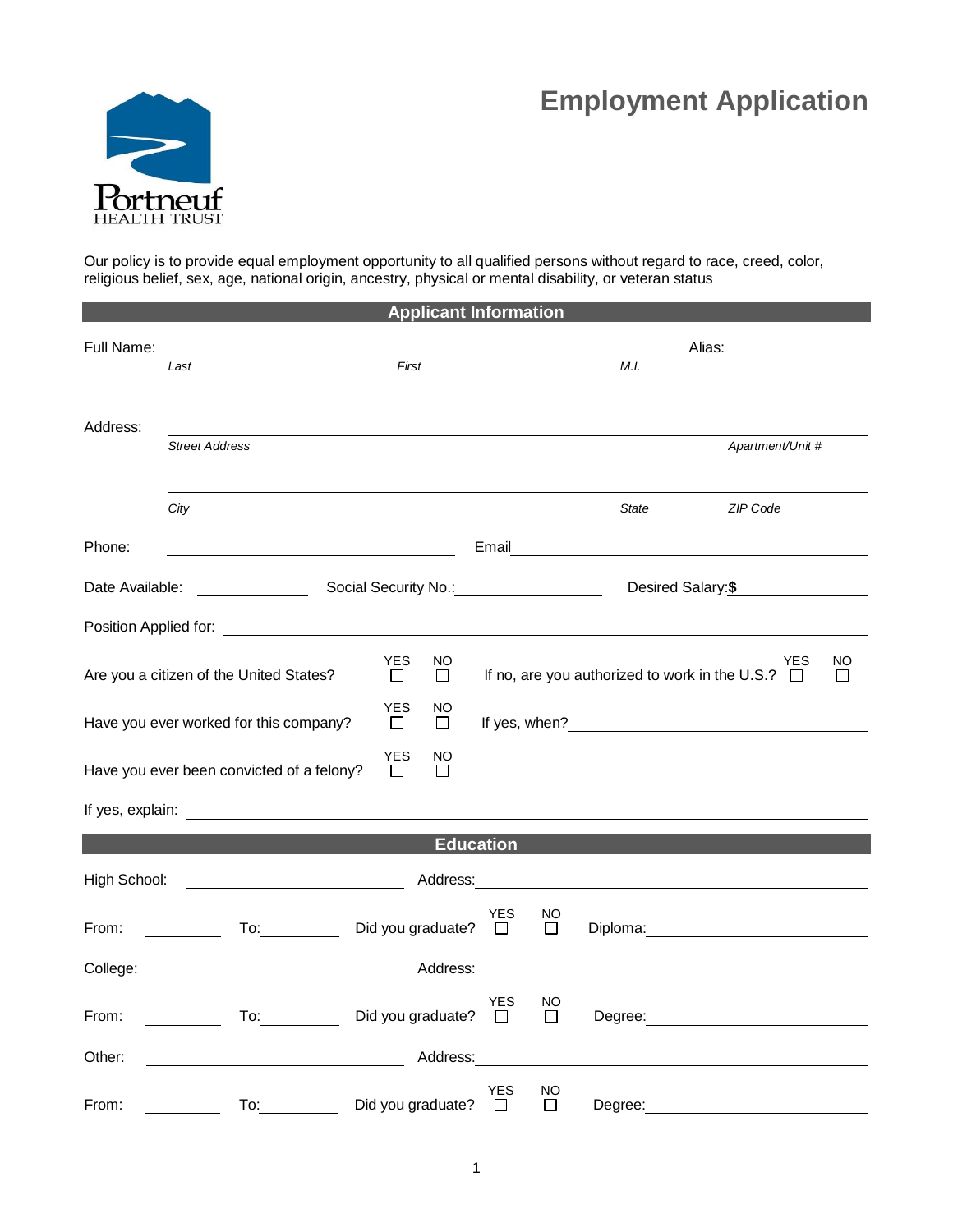|  | <b>Previous Employment</b> |
|--|----------------------------|
|--|----------------------------|

| Company:                                           |                                                                                                                                                                                                                                     |                      |              |                                                                                                                |  |  |
|----------------------------------------------------|-------------------------------------------------------------------------------------------------------------------------------------------------------------------------------------------------------------------------------------|----------------------|--------------|----------------------------------------------------------------------------------------------------------------|--|--|
| Address:                                           | <u> 1989 - Johann Barn, mars ann an t-Amhain ann an t-Amhain an t-Amhain an t-Amhain an t-Amhain an t-Amhain an t-</u>                                                                                                              |                      |              | Supervisor: ________________________                                                                           |  |  |
| Job Title:                                         | Starting Salary: \$<br><u> 1980 - Johann Barn, fransk politik (</u>                                                                                                                                                                 | Ending Salary: \$    |              |                                                                                                                |  |  |
|                                                    |                                                                                                                                                                                                                                     |                      |              |                                                                                                                |  |  |
| From:                                              |                                                                                                                                                                                                                                     |                      |              | Reason for Leaving:<br><u>Example 2008</u>                                                                     |  |  |
|                                                    | May we contact your previous supervisor for a reference?                                                                                                                                                                            | <b>YES</b><br>$\Box$ | NO<br>$\Box$ |                                                                                                                |  |  |
| Company:                                           | <u> 1980 - Jan Samuel Barbara, poeta establecea establecea establecea establecea establecea establecea establecea</u>                                                                                                               |                      |              |                                                                                                                |  |  |
| Address:                                           |                                                                                                                                                                                                                                     |                      |              | Supervisor: 2000                                                                                               |  |  |
| Job Title:                                         | Starting Salary: \$                                                                                                                                                                                                                 | Ending Salary: \$    |              |                                                                                                                |  |  |
|                                                    |                                                                                                                                                                                                                                     |                      |              |                                                                                                                |  |  |
| From:                                              | $\begin{array}{c c} \hline \end{array}$ To: $\begin{array}{c} \hline \end{array}$                                                                                                                                                   |                      |              |                                                                                                                |  |  |
|                                                    | May we contact your previous supervisor for a reference?                                                                                                                                                                            | YES<br>П             | NO<br>$\Box$ |                                                                                                                |  |  |
|                                                    |                                                                                                                                                                                                                                     |                      |              |                                                                                                                |  |  |
| Company:                                           |                                                                                                                                                                                                                                     |                      |              |                                                                                                                |  |  |
| Address:                                           | the contract of the contract of the contract of the contract of the contract of the contract of the contract of                                                                                                                     |                      |              |                                                                                                                |  |  |
| Job Title:                                         | Starting Salary: \$<br><u> 1989 - Johann Barnett, fransk politiker (</u>                                                                                                                                                            |                      |              | Ending Salary: \$                                                                                              |  |  |
| Responsibilities:                                  |                                                                                                                                                                                                                                     |                      |              |                                                                                                                |  |  |
| From:                                              | <b>To:</b> the contract of the contract of the contract of the contract of the contract of the contract of the contract of the contract of the contract of the contract of the contract of the contract of the contract of the cont |                      |              | Reason for Leaving: Note that the set of the set of the set of the set of the set of the set of the set of the |  |  |
|                                                    | May we contact your previous supervisor for a reference?                                                                                                                                                                            | <b>YES</b><br>$\Box$ | NO<br>□      |                                                                                                                |  |  |
|                                                    | <b>References</b>                                                                                                                                                                                                                   |                      |              |                                                                                                                |  |  |
| Please list three professional references.<br>Full |                                                                                                                                                                                                                                     |                      |              |                                                                                                                |  |  |
| Name:                                              |                                                                                                                                                                                                                                     |                      |              |                                                                                                                |  |  |
|                                                    | Company: <u>company:</u> company:                                                                                                                                                                                                   |                      | Phone:       |                                                                                                                |  |  |
| Address:                                           |                                                                                                                                                                                                                                     |                      |              |                                                                                                                |  |  |